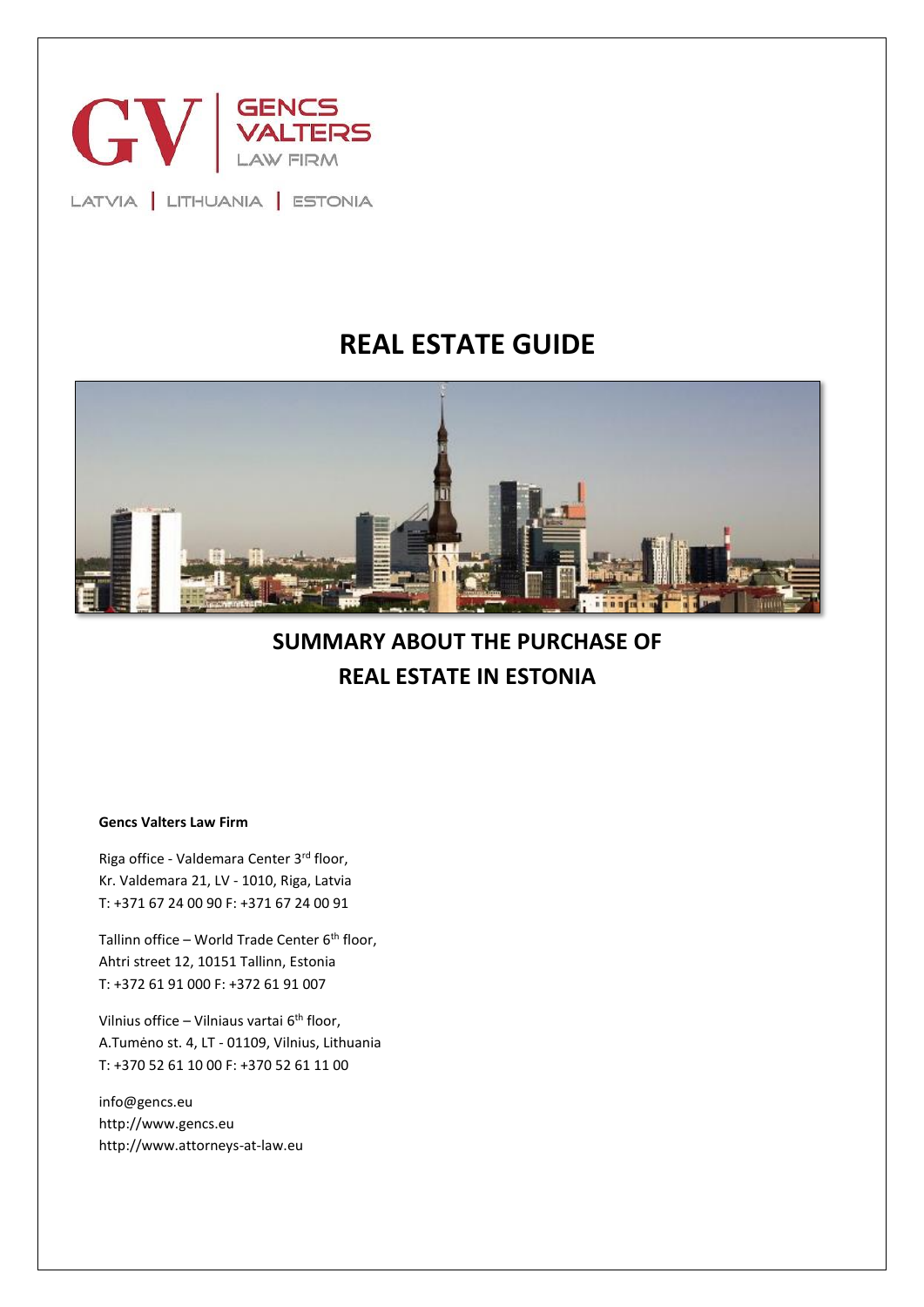This guide gives an overview introduction to the key requirements when buying or selling real estate in Estonia. This overview is not complete as each particular property has its own requirements in legal regulation. When you deal with purchasing of real estate it is always recommended to consult a lawyer in order to avoid possible inconveniences.

**GENCS VALTERS Law Firm** offers its clients a full range of legal services. Please see the last page for our contact information.

**In today's Estonia, a foreign citizen or company in general stands in the same position as an Estonian citizen or in Estonia registered company when it comes to the purchase of the real estate and to the costs associated with buying the real estate in Estonia**. However, there are some exceptions where acquisition of real estate by certain non-residents is restricted. Firstly, it is allowed to acquire the real estate located in the border regions of Estonia (except 4 biggest islands in Estonia - Saaremaa, Hiiumaa, Vormsi, Muhu) only to citizens and legal persons of Estonia, of the European Union (EU) or the European Economic Area (EEA). Permissions to acquire such real property may be granted to other persons by the Government of the Republic only for reasons of national importance. Other restriction is related to forest land and agricultural land. Acquiring such land is restricted to the citizens and legal persons who are not citizens of Estonia, EU or EEA and they can buy this land only with permission of the county governor. Also there are some restrictions for EU and EEA legal persons regarding agricultural and forest land. It is allowed for them to acquire mentioned land types without restrictions if the size of the land altogether is less than 10 hectares. For the legal persons of EU and EEA it is allowed to acquire more if they meet certain requirements.

Buying or selling an apartment is the most common real estate transaction version in Estonia. The settlement process in Estonia is fairly swift and depends on how quickly an appointment can be arranged with the notary. The purchase of an apartment can be divided into following stages:

# **1) Examination of the property and collecting data**

- a. Once a person has found desired property and got introduced with the property and its actual conditions it is important to check all the other relevant information about it. But for convincing of actual conditions it is suggested to consult with a construction specialist.
- b. Then the buyer should firstly check if the seller is the owner of the apartment and what the form of ownership of the apartment is. If it is an apartment ownership, then the land isregistered and the apartment is a physical share of the residential building.
- c. After this it is suggested to check from land register if the apartment is immovable or movable (as in Estonia some apartments may be treated as movables if they are not registered in Land Register).
- d. Then it is important to check if the apartment is on sale as a whole or if it is possible to buy a legal share as a co-owner (in this case it is important that other co-owners have also rights regarding the real estate). This information is also reflected on the Land Register extract.
- e. Also in this stage the buyer should find out if the seller is married or not as then the property might be in joint ownership and the spouse's consent is required for selling the apartment.
- f. From Land Register extract buyer should also check about mortgages and other real rights that might encumber the immovable, also if there are any registered pre-emption rights.
- g. The next step is to check that the seller does not have debts for apartment utilities, taxes and other services. This information is not on the Land Register extract. Thus it is important to make sure if the building has an apartment association and if so, to turn to the apartment association of the building.
- h. Then it is suggested to make sure what the monthly expenses during summer and winter time are and that the apartment has no tenant.
- i. Additionally, the buyer should be informed about the obligations of the apartment association and if there are any debts on the Association.

#### **2) Concluding reservation contract**

After examining all the relevant information and documents the next step is concluding a reservation agreement. This is usually concluded when the buyer for example cannot come to Estonia but wishes to reserve a right to buy the apartment. A reservation fee will then need to be transferred in order to secure/reserve the property. A reservation agreement itself does not bring the obligation for buyer to buy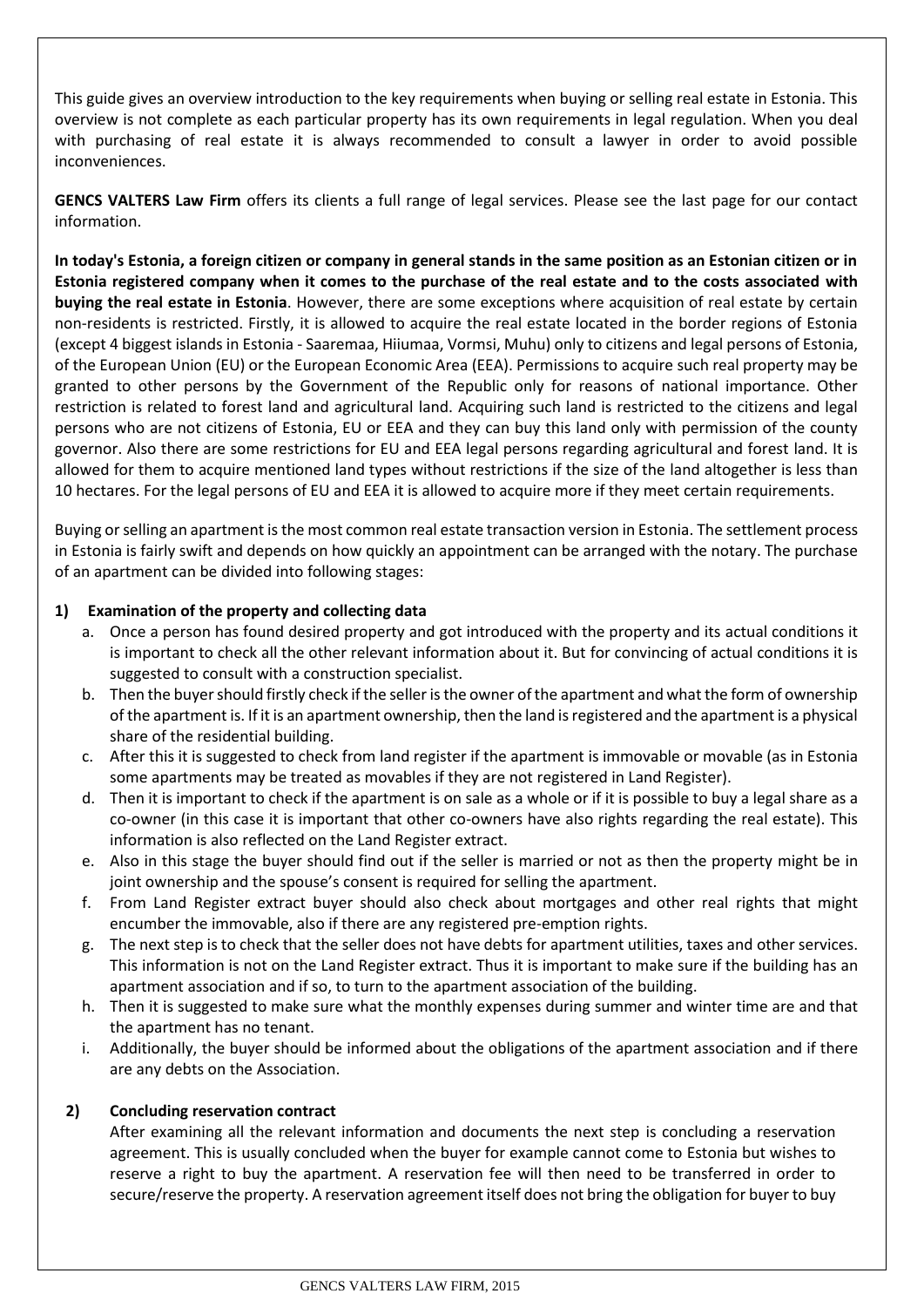or for the seller to sell the apartment, but it obliges the seller not sell the apartment for third persons during validation of reservation contract. If reservation agreement ends, the seller can choose the buyer to whom to sell the apartment.

This contract is suggested to be concluded when the buyer is not absolutely sure about buying and still is willing to look around for other apartments as well. But if the buyer is absolutely sure of his will to buy the apartment, it is suggested to skip the reservation agreement part and conclude a pre-purchase agreement right away as a reservation contract does not give the buyer any guarantees and the reservation fee is not returned if the purchase agreement is not concluded.

### **3) Concluding pre-purchase agreement**

A pre-purchase agreement is usually concluded if there is some reason which restricts the conclusion of the purchase agreement right away. A pre-purchase agreement shall be concluded between the seller and the buyer in notary. If this contract is not notarized then it is treated as void. Pre-purchase agreement is a legally binding document, setting out all the terms and conditions of sale, including the deposit amount and the price payable upon completion. After signing this agreement, if the buyer or seller withdraws from the sale, financial compensation will be necessary on both sides. A deposit of around 10- 20% of the purchase price (less than Reservation Fee) is payable upon signing the Pre-purchase agreement.

### **4) Concluding a purchase agreement**

Purchase agreement as a main contract shall be concluded between the seller and the buyer in notary. If this contract is not notarized then it is treated as void. This contract contains all the important terms and conditions, subject of the contract, the parties' rights and obligations. The notary will oversee the transfer of ownership and ensure that it is in accordance with Estonia law. Once approved by the Notary, the documents are then signed in the Notary's office. As notary's role is neutral then parties will not be advised on any aspects of title, searches or burdens that they property may carry. It is important to bear in mind that conclusion of the contract does not bring together the transfer of the right of ownership. For this it is required to make a respecting entry in Land Register.

# **5) Paying a state fee for the application to Land Register**

After the conclusion of the purchase agreement the next step is to pay the state fee at a commercial bank prior to applying for registration. After paying the state fee a notarized application is made to the Land Register to transfer the ownership of the property to the buyer in the Land Register Book. After ownership registration on Estonian Land Register Book the title is legally valid. **Property deeds are not required in Estonia and in common practice they are not in use.**

#### **State and notary fees**

The notary fee is paid to a public notary for legal and technical services connected to the transaction. The notary fee depends entirely on the value of the transaction. It is based on a table of fixed fees and payable when signing the deed. The fee is based on the value of the transaction, which is the price of the property or rights declared by the transaction party. Below a few samples for some transactions:

| <b>Transaction value</b> | Notary fee    |
|--------------------------|---------------|
| EUR 30 678               | <b>EUR 53</b> |
| EUR 102 260              | EUR 160,40    |

As with the notary's fee, the State fee for submitting the entry for land Register is also based on a table of fixed fees. State fee usually paid by buyer. Below a few samples for some transactions: